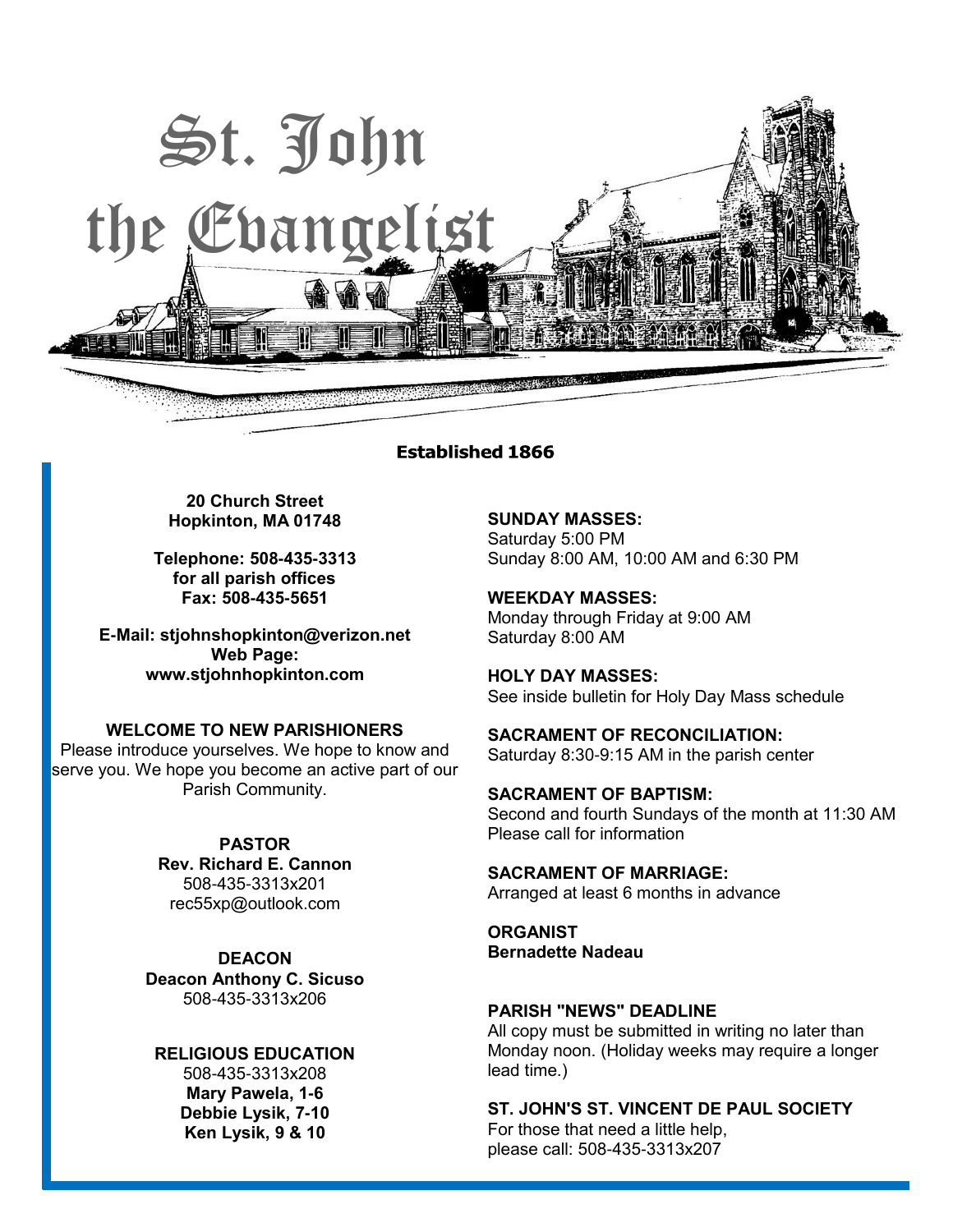# *ST. JOHN THE EVANGELIST HOPKINTON*





**Then Jesus approached and said to them, "All power in heaven and on earth has been given to me. Go, therefore, and make disciples of all nations, baptizing them in the name of the Father, and of the Son,** 

**and of the Holy Spirit." - Mt 28:18-19** 

Readings for **NEXT** Sunday, June 6, 2021: *Ex 24:3-8/ Ps 116:12-13, 15-16, 17-18 [13]/ Heb 9:11-15/ Mk 14:12-16, 22-2* 



#### **SATURDAY, MAY 29**

| 5:00 PM                  | Parishioners of St. John's           |
|--------------------------|--------------------------------------|
| SUNDAY, MAY 30           |                                      |
| 8:00 AM                  | Yolanda Femia                        |
| 10:00 AM                 | David Hunt                           |
| 6:30 PM                  | All the Holy Souls in Purgatory      |
| <b>MONDAY, MAY 31</b>    |                                      |
| $9:00$ AM                | All the Holy Souls in Purgatory      |
| <b>TUESDAY, JUNE 1</b>   |                                      |
| $9:00$ AM                | Carl White (living intention)        |
| <b>WEDNESDAY, JUNE 2</b> |                                      |
| $9:00 \, \text{AM}$      | All the Holy Souls in Purgatory      |
| <b>THURSDAY, JUNE 3</b>  |                                      |
| $9:00 \, \text{AM}$      | Noel Femia                           |
| <b>FRIDAY, JUNE 4</b>    |                                      |
| $9:00$ AM                | the Zocchi and Dzerkacz Families     |
| <b>SATURDAY, JUNE 5</b>  |                                      |
| $8:00$ AM                | Christopher White (living intention) |
| $5:00$ PM                | Special Intention                    |
| <b>SUNDAY, JUNE 6</b>    |                                      |
| 8:00 AM                  | Carl White (living intention)        |
| 10:00 AM                 | Parishioners of St. John's           |
| 6:30 PM                  | All the Holy Souls in Purgatory      |
|                          |                                      |

## **Divine Mercy Prayer Group**

There will be a holy hour of Divine Mercy **every Monday from 6:30-7:30PM in the lower church.** All are welcome.

## **Holy Hour for Conversion of Sinners**

There is a holy hour here at St. John's parish for the conversion of sinners on **Thursdays at 6:30PM in the lower church.**

Adoration of the Blessed Sacrament follows the 9AM Mass in the lower church every Friday, beginning with the Litany to our Blessed Mother. The Chaplet of Divine Mercy is recited at 11:45AM followed by Benediction. Please feel free to drop in for a visit.

The Sacrament of Reconciliation will be celebrated 8:30-9:15AM in the parish center **NEXT Saturday, June 5.** 

**FROM THE ARCHDIOCESE OF BOSTON:** As of May 29, masks are no longer required for vaccinated people in the State of Massachusetts.

# **MEMORIAL DAY Memorial Day and Purgatory**

On this day we remember our departed loved ones by visits to cemeteries, with prayers, love, and memories, and going to Holy Mass for them. We also remember those who served our country and gave the ultimate sacrifice, their lives for our freedom. Along with our loved ones and those who served our country, there are also countless souls waiting for our prayers, sacrifices, and Holy Masses, all our brothers and sisters in Purgatory who are part of our extended family, the Communion of Saints. They all need our daily prayers and Holy Masses.

—Catechism of the Catholic Church 958 **"Love should not die at death"**



#### **WEDNESDAY EVENING ROSARY**

On Wednesday evenings at **6PM in the lower chapel**, the rosary will be offered. This will be held every Wednesday evening throughout the year. Please feel free to come on down, and don't be afraid to let your children join in. Rosary booklets will be made available for those who need a refresher in this beautiful Marian devotion.

#### **First Friday Mass in Honor of the Sacred Heart and Spiritual Reparation THIS Friday, June 4, at 7PM in the Upper Church**

Why?: To make reparation for our sins, the sins and failures of Church leadership; and for the sins of the world; to pray for the spiritual healing of those that have been hurt; to deepen our own relationship to Our Savior through His most Sacred Heart. Devotion to the Sacred Heart, as we know it, began about the year 1672. On repeated occasions, Jesus appeared to Saint Margaret Mary Alacoque, a Visitation nun, in France, and during these apparitions He explained to her the devotion to His Sacred Heart as He wanted people to practice it. He asked to be honored in the symbol of His Heart of flesh. Our Lord asked for acts of reparation, Communion on the First Friday of the month, and the keeping of the Holy Hour. When the Catholic Church approved the devotion to the Sacred Heart of Jesus, She did not base Her action only on the visions of Saint Margaret Mary. The Church approved the devotion on its own merits. There is only one Person in Jesus, and that Person was at the same time God and Man. His Heart, too, is Divine -- it is the Heart of God. We will have first Friday Masses, in honor of our Lord's Most Sacred Heart, especially for the reparation of sins and sacrileges that so offend our heavenly Father: for our sins; the sins of the Church; and sins of the world. Following the Mass, we will pray the litany to Our Lord's Most Sacred Heart.

### **First Saturday Devotion**

All are invited to attend the First Saturday Devotion this coming **Saturday at 7:15AM** in the lower chapel. The rosary will be prayed followed by the Fatima prayers and 15 minutes of private meditation, prior to the celebration of Mass at 8AM. Confessions following Mass will be available in the parish center.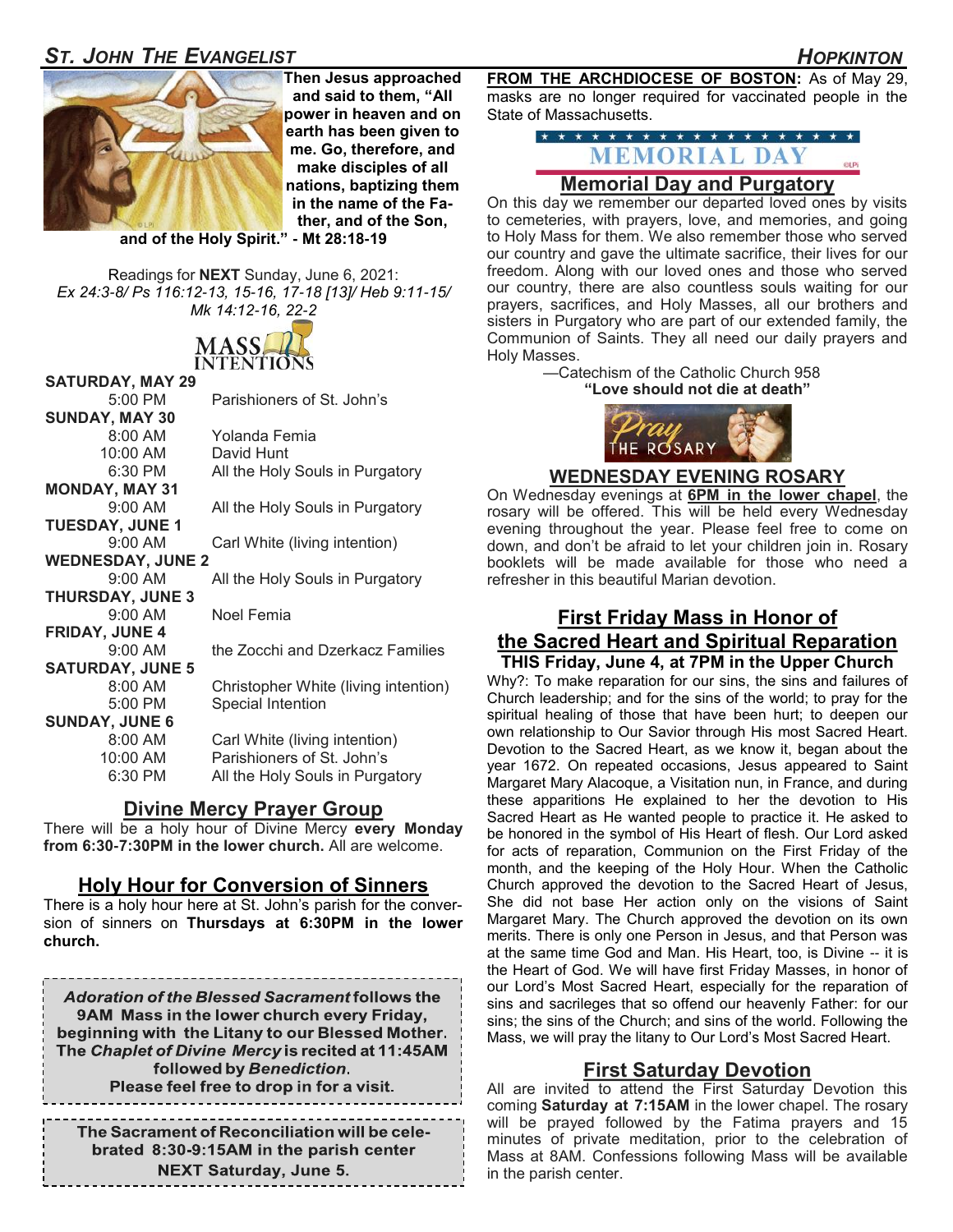ENecome

# **WELCOME NEW PARISHIONERS**

If you are new to the Parish, please introduce yourself. We want to know and serve you. We hope you will support your parish with your prayers, your presence and your talents. Please call the Parish Office (435-3313x203) to register.

# **BIBLE & STUDY**

# **St. John's Bible Study**

Our Parish Bible Study is now virtual. We meet **every Tuesday evening at 7:30PM** for one hour via Zoom under the direction of Fr. Conrad. Please join us! If you wish to receive the link and be on our participant list, send your email request to [rusoire@aol.com.](mailto:rusoire@aol.com)

# **APOSTOLATE OF PURGATORY**

**—All Night Eucharist Vigil—**

There will be a night of prayer and adoration for all the Holy Souls in Purgatory on **Friday, June 11, through Saturday, June 12**, here at Saint John the Evangelist Church. We will begin with Holy Mass in honor of the Sacred Heart of Jesus at **7PM** on Friday and end with Holy Mass in honor of the Immaculate Heart of Mary at 8AM on Saturday.

—Sponsored by the Helpers of the Holy Souls

# **Called to the Culture of Life Pro-Life Initiative at St. John's**

*"Abortion is the axe laid to the roots of the tree of human rights: when our culture encourages the violation of life at its youngest and most vulnerable condition, other ethical norms cannot stand for long. In this pastoral letter, then, I would like to address four topics: the necessity for Catholics and all people of good will to understand how gravely evil abortion is; how to avoid sinful cooperation in this evil; how these principles apply to the question of Catholics and the reception of Holy Communion; and the special responsibility that Catholics prominent in public life have with regard to the common good...I begin with principles of law and science because abortion is not a "Christian" or "Catholic" issue: the dignity of the human person is a value that is, or should be, affirmed by us all."*

Excerpt from the introduction of "Before I Formed You in the Womb, I Knew You..." the May 1st pastoral letter of San Francisco's Archbishop Salvatore Cordileone. Pick up a copy from the bulletin board outside the lower chapel or go to <https://sfarch.org/in>the womb.

# **DIGNITY MATTERS**

Help Dignity Matters provide homeless women with bras and feminine hygiene products. These items are not covered by food stamps and are rarely donated to shelters, but these items are DESPERATELY needed. Please donate: bras-new and gently used; female underpants-new with tags; tampons and sanitary napkins. St. John's will be collecting these items to donate. Please place your donations in the bin in the Parish Center hallway.

#### **RELIGIOUS SE EDUCATION** NEWS . NEWS . NEWS . NEWS . NEWS . NEWS . NEWS . NEWS . NEWS . NEWS . NEW

# **Thank You To all our volunteers!**

The biggest thank you for volunteering your time and energy to St. John's Parish this past year. Your help and talent do not go unnoticed. Our parish is lucky and grateful to have you in whatever area you volunteer. You have made our parish better and have possibly changed the lives of some. We wish you all well. We look forward to seeing you as a parish family as the church begins to open up more in the coming months.

Congratulations to the class of 2021! May God continue to guide you and be with you as you continue your life journey.

# *Please Remember in Prayer*

All confined, all in need of healing…Please pray for all deceased and their families…Our servicemen and women, and their families, and all who suffer in embattled countries.



# **PARISH CONSECRATION TO THE SACRED HEART**

Most Sacred Heart of Jesus, filled with infinite love, broken by our ingratitude, pierced by our sins, yet loving us still, accept the consecration that we, the parish of St. John the Evangelist, makes to You, of all that we are. Our patron saint himself, the Beloved Disciple, rested upon that Sacred Heart in the upper room, at the Last Supper. We pray for the grace to totally surrender our lives to You. Imprint Your pure love so deeply in our hearts, that we may never forget You or be separated from You. Take every faculty of our soul and body, and draw us, day by day, nearer and nearer to Your Sacred Side, and there, teach us to love you as we should and show us the ways of holiness. O Sacred Heart of Jesus, we trust in You. Amen.